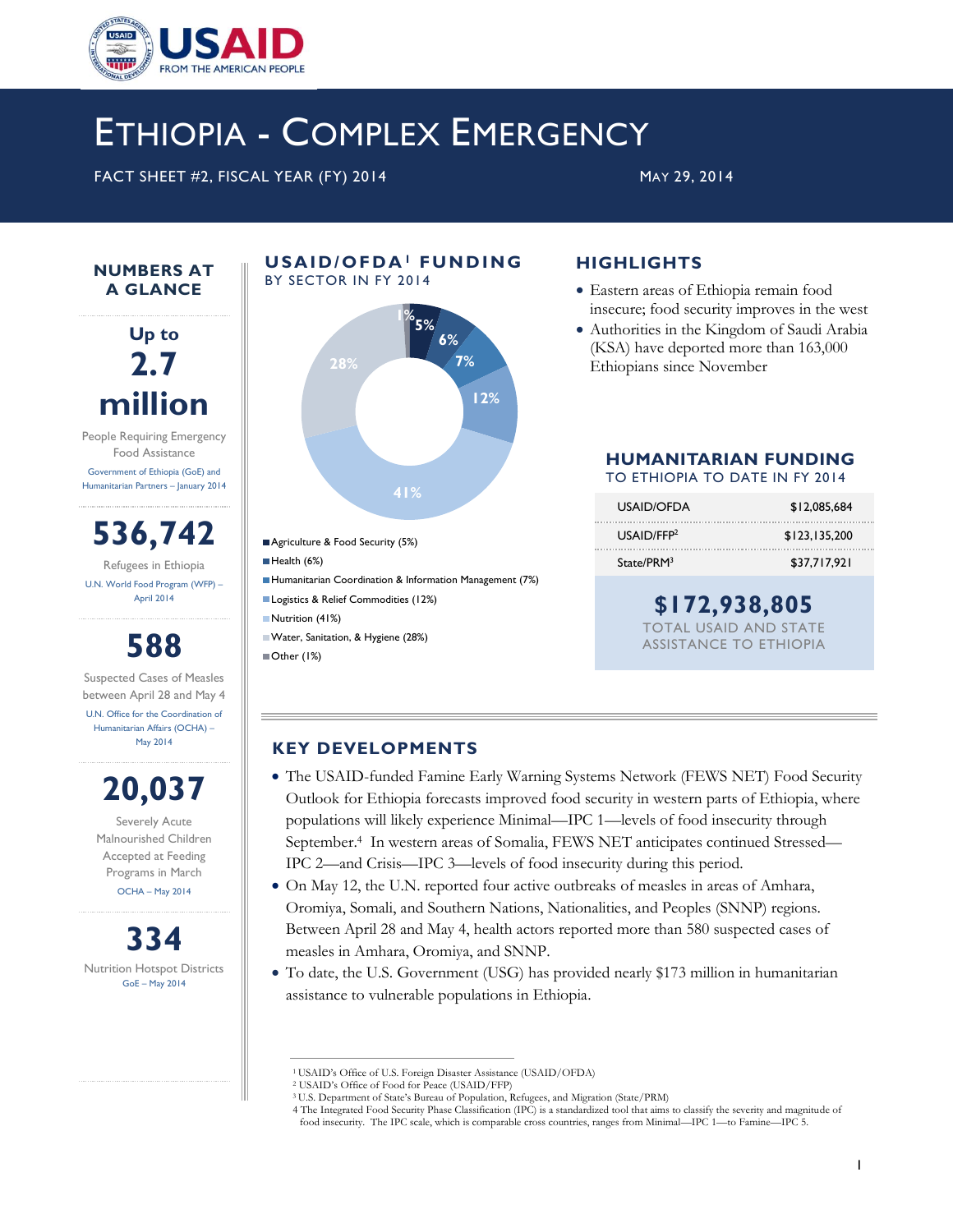#### **POPULATION DISPLACEMENT**

- On May 7, flash flooding from storms in Somali's Korahe Zone resulted in the displacement of nearly 315 households in Kebridahar town, Kebridahar District, and approximately 2,000 households in Shilabo District, according to a May 8 assessment by local authorities and OCHA. The majority of affected households require food and relief commodities. The GoE and the International Organization for Migration (IOM) plan to provide emergency relief supplies—including blankets, kitchen utensils, plastic sheeting, sleeping mats, soap, and water containers—to the affected population in Kebridahar in the coming days.
- Between April 15–17, an interagency team—comprising local government authorities, relief organizations, and U.N. agencies—assessed humanitarian needs near Oromiya's Negele town, where inter-communal conflict in late March resulted in at least 20 deaths, displaced nearly 31,000 people, and destroyed approximately 300 houses. The assessment identified agriculture, education, nutrition, and water, sanitation, and hygiene (WASH) as priority sectors for humanitarian interventions. The GoE, the Ethiopian Red Cross Society, and USAID/OFDA partner the U.N. Children's Fund (UNICEF) are providing emergency food rations, pharmaceuticals, and relief commodities to affected populations.
- As of early May, more than 163,000 Ethiopians—an increase of 5,000 people since early February—were deported from KSA since November following the passage of a new law mandating the immediate deportation of undocumented migrant workers, according to IOM. A third of all returning Ethiopians from KSA are women and five percent are children. State/PRM partner IOM has assisted 93 percent—more than 153,000 returnees—of Ethiopians returning from KSA with food assistance, medical services, psychosocial support, and relief commodities.

#### **FOOD SECURITY AND LIVELIHOODS**

- Vulnerable populations in eastern areas of Ethiopia, most notably in areas of Afar, Amhara, Oromiya, and Tigray regions, will likely experience Crisis and Stressed levels of food insecurity through September, according to FEWS NET's April–September Food Security Outlook. Populations in western Ethiopia—including areas of western Amhara, Benishangul Gumuz, Gambella, western Oromiya, SNNP, and western Tigray regions—will likely experience Minimal levels of food insecurity through September.
- In northeastern Afar, poor July-to-September *karma* rains, below-average March-to-May *sugum* rains, and a long February-to-April dry season resulted in a shortage of pasture and water. These dynamics compound challenges created by Afar's low livestock holdings and rising cost of food. As a result, FEWS NET anticipates that vulnerable households in Afar will likely experience Crisis levels of food insecurity through September.
- FEWS NET anticipates normal March-to-June *gu/genna* and *sugum* rains for southern and northern pastoral areas of Ethiopia, respectively. Normal rainfall would improve pasture and replenish water supplies, as has already started in *gu/genna* areas, improving livestock health and milk availability. Increases in staple food prices, however, may require pastoralists to sell additional livestock to meet basic household grain needs.
- FEWS NET reports near-normal February-to-May *belg* rains—important for agricultural production in central, eastern, and southern *belg*-receiving areas of Ethiopia. If the June-to-September *kiremt* rains are normal, *belg*- and *kiremt*receiving areas should experience an improvement in food security starting in June. However, weak rains and the poor June-to-July 2013 *belg* harvest continue to affect food security for populations in North Wollo and South Wollo zones in Amhara. Likewise, below-average *kiremt* rains and *meher* harvest in 2013 contribute to ongoing Crisis levels of food insecurity for vulnerable populations in Amhara, Oromiya, and Tigray. FEWS NET expects that households in these areas of Amhara, Oromiya, and Tigray will likely experience Crisis levels of food insecurity through June 2014.
- Since March, swarms of desert locusts originating from northern Somalia have arrived in parts of Afar, Oromiya, and Somali and in the capital city of Addis Ababa, according to the U.N. The Desert Locust Control Organization for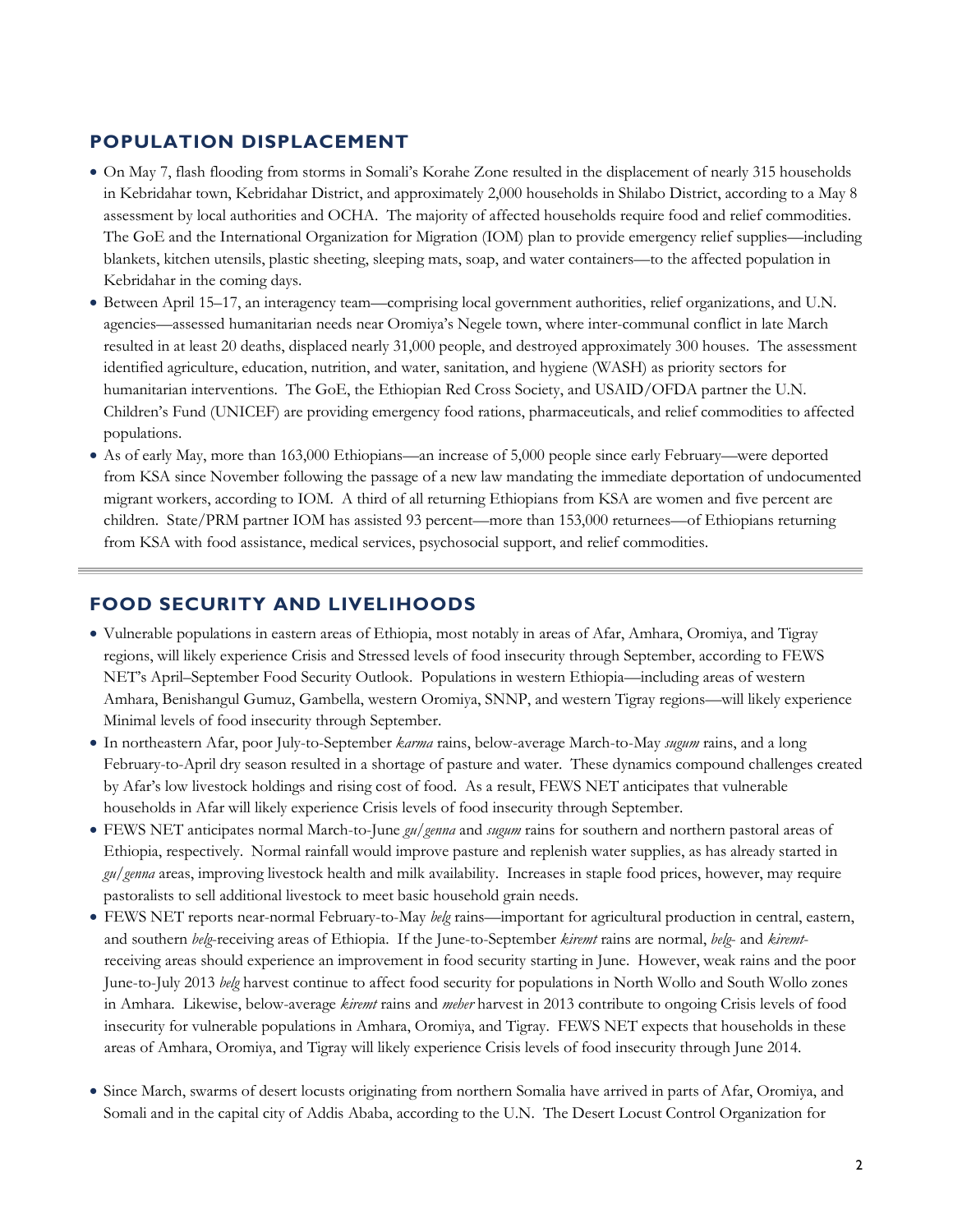Eastern Africa (DLCO-EA) and the GoE Ministry of Agriculture are working to control locusts swarms with aerial and ground insecticide operations in Dire Dawa and Somali regions, USAID/OFDA staff report. However, swarms in rugged and inaccessible areas are difficult to target. Humanitarian and development actors are concerned that without an urgent response, the locusts could severely disrupt agricultural and pastoral activities.

- GoE- and WFP-led Targeted Supplementary Feeding Programs (TSFPs) in Ethiopia provide emergency food assistance to malnourished children under the age of five and pregnant and lactating women. In March, TSFPs treated more than 20,000 children experiencing severe acute malnutrition (SAM), according to OCHA. Between February and March, the number of children accepted into TSFPs increased by 21 percent, 3 percent, and 8 percent in Amhara, Oromiya, and SNNP, respectively—a normal seasonal trend. Compared to March 2013, however, the number of children admitted into TSFPs has decreased by 11 percent in Oromiya and 30 percent in SNNP. TSFP admission trends are unknown in Afar and Somali due to a lack of reporting.
- Due to an in-country shortage of fortified blended flour, the GoE has removed the flour from the general relief ration. However, fortified blended flour remains part of the ration distributed to TSFP beneficiaries.
- USAID/OFDA partner GOAL recently conducted a nutrition assessment in Afdera District, northern Afar, reporting that approximately 20 percent of the population is experiencing global acute malnutrition (GAM)—almost 5 percent higher than the U.N.'s emergency GAM threshold of 15 percent. Likewise, nearly 4 percent of the population is experiencing SAM—higher that the 2 percent U.N. emergency SAM threshold. Similar recent GOAL assessments in Oromiya found GAM rates below 6 percent in Borena Zone, 11 percent in Bale Zone, and nearly 12 percent in East Hararghe Zone.
- To date in FY 2014, USAID/FFP has funded more than 70,000 metric tons (MT) of emergency food commodities for the Joint Emergency Operations (JEOP)—a consortium of relief agencies led by Catholic Relief Services (CRS) providing food assistance to nearly 1 million disaster-affected people in Ethiopia. USAID/FFP has also funded more than 91,000 MT of food assistance for partner WFP to distribute to vulnerable populations across Ethiopia.
- With more than \$210,000 in FY 2014 USAID/OFDA funding, International Medical Corps (IMC) is working in partnership with GOAL to strengthen emergency nutrition interventions in East Hararghe. IMC is also providing treatment for children and pregnant and lactating women experiencing GAM, as well as providing technical and logistical support for outpatient therapeutic and nutrition stabilization centers.

#### **HEALTH**

- On May 12, the U.N. reported four active outbreaks of measles in areas of Amhara, Oromiya, SNNP, and Somali. Between April 28 and May 4, clinics reported more than 580 suspected cases of measles in Amhara, Oromiya, and SNNP. The majority of reported cases—more than 65 percent—were in Amhara.
- Following a 2013 Wild Polio Type 1 (WPV1) outbreak in the Horn of Africa, health actors have recorded only one confirmed case of WPV1 in 2014, according to the U.S. Centers for Disease Control and Prevention partner the Global Polio Eradication Initiative. Despite a reduction in reported WPV1 cases, health actors continue to inoculate children. Between May 2–7, the GoE and health partners vaccinated more than four million children under the age of 15 against polio in Benishangul Gumuz, Gambella, Harari, Oromiya, and Somali regions.
- USAID/OFDA has provided nearly \$700,000 in FY 2014 funding to UNICEF for health care interventions. With USAID/OFDA support, UNICEF is training medical staff on best practices during emergency responses across Ethiopia. UNICEF is also providing essential medical supplies and pharmaceuticals to mobile health teams.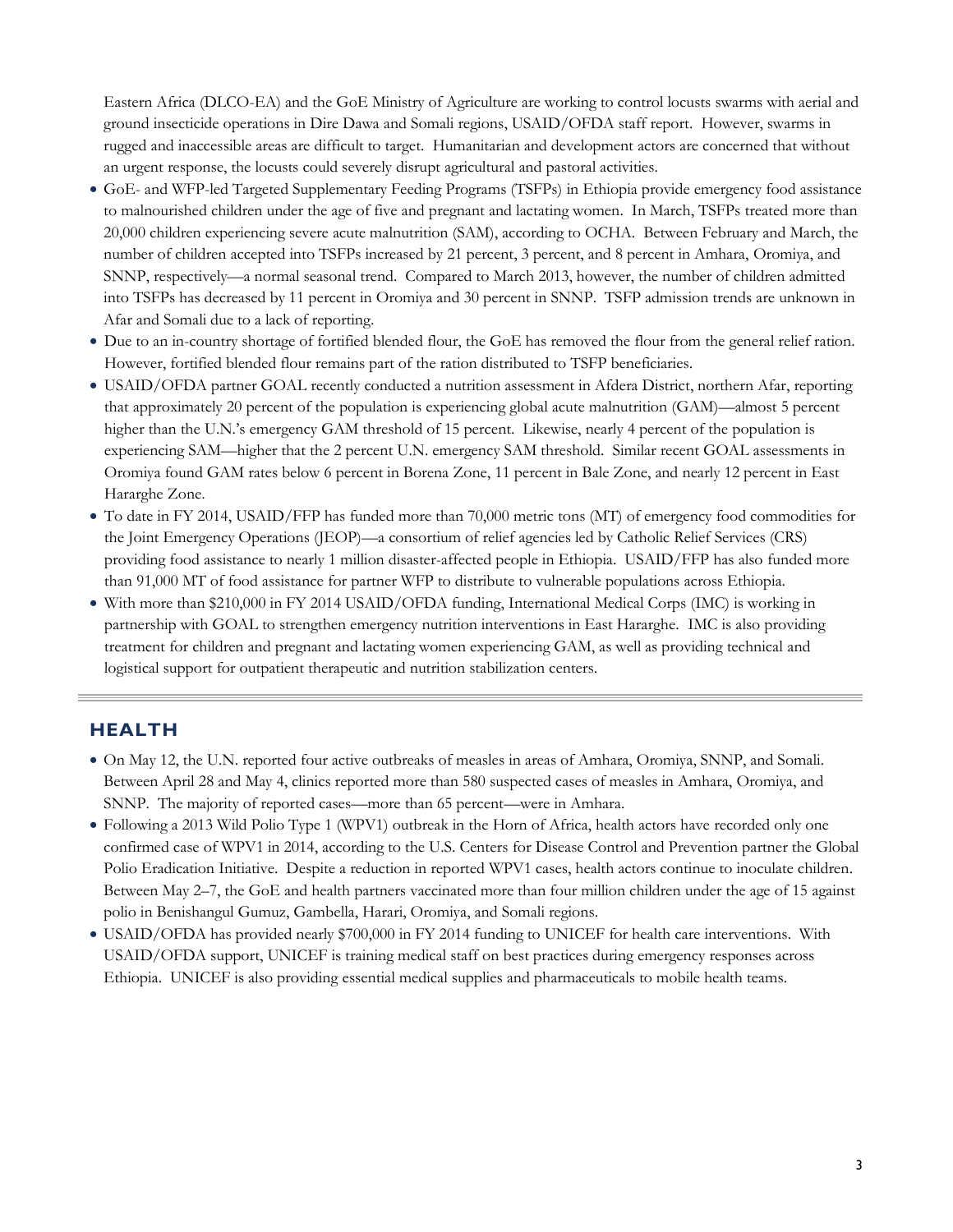#### **OTHER HUMANITARIAN ASSISTANCE**

#### **2014 TOTAL HUMANITARIAN FUNDING\***

PER DONOR



\* Funding figures are as of May 29, 2014. All international figures are according to OCHA's Financial Tracking Service and based on international commitments during the current calendar year, while USG figures are according to the USG and reflect the most recent USG commitments based on the fiscal year, which began on October 1, 2013.

#### **CONTEXT**

- Following consecutive seasons of unfavorable rainfall and harvests in 2010 and 2011, Ethiopia experienced localized below-average rainfall during the February-to-May *belg* rainy season in 2012 and 2013, which hindered recovery for populations that experienced significant food insecurity and malnutrition in 2011.
- Drought remains a major contributor to vulnerability in Ethiopia, as resulting crop and livestock losses have a profoundly negative impact on the lives and livelihoods of farmers and pastoralists. Populations also continue to confront other challenges—including seasonal flooding, localized inter-communal conflict, above-average food prices, disease outbreaks, and limited access to health and WASH services—that contribute to sustained humanitarian needs and an ongoing complex emergency in Ethiopia.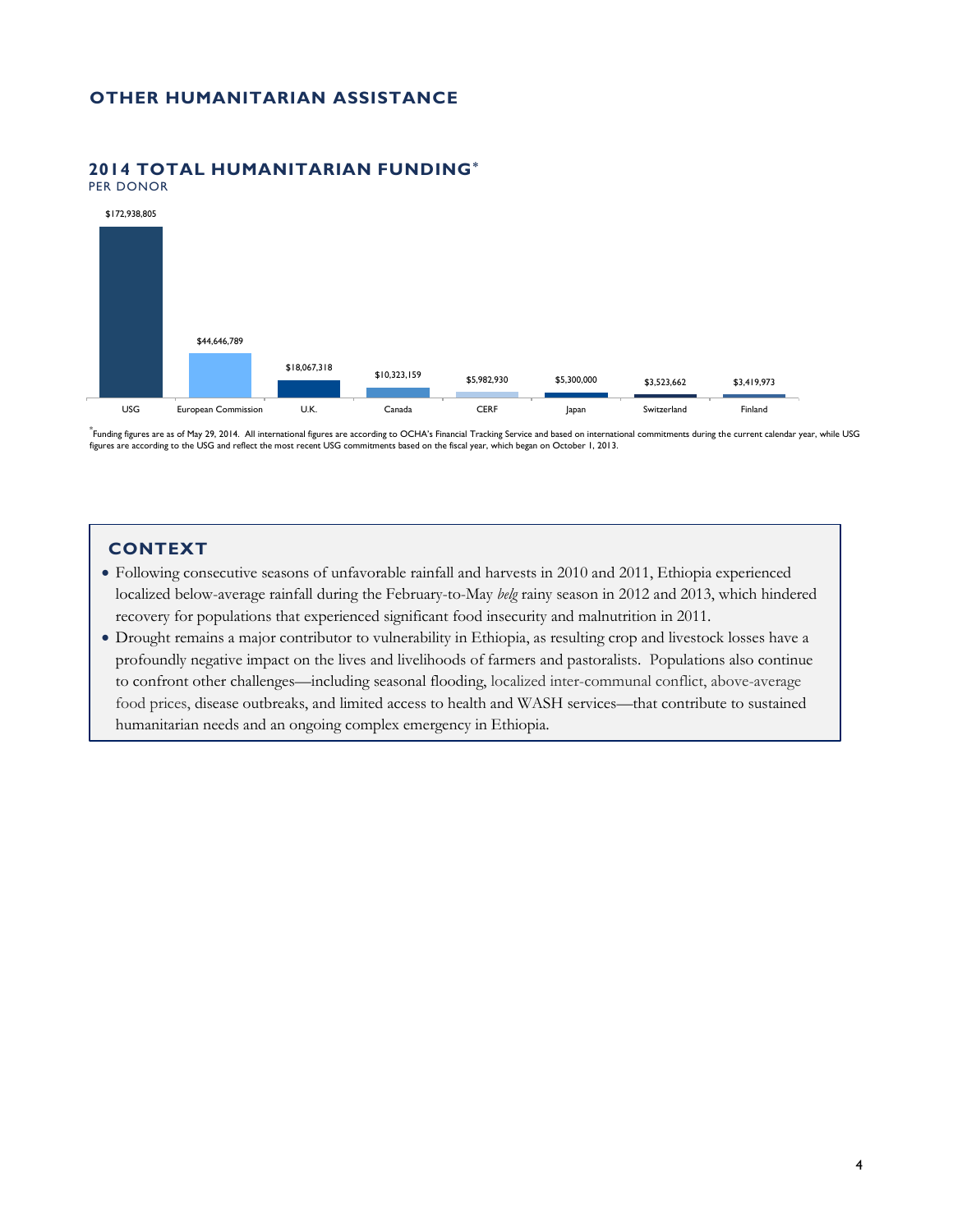#### **USAID AND STATE HUMANITARIAN ASSISTANCE TO ETHIOPIA PROVIDED IN FY 2014<sup>1</sup>**

| <b>IMPLEMENTING PARTNER</b>                      | <b>ACTIVITY</b>                                                      | <b>LOCATION</b> | <b>AMOUNT</b> |  |  |
|--------------------------------------------------|----------------------------------------------------------------------|-----------------|---------------|--|--|
| <b>USAID/OFDA<sup>2</sup></b>                    |                                                                      |                 |               |  |  |
| DLCO-EA                                          | Agriculture and Food Security                                        | Countrywide     | \$156,077     |  |  |
| <b>GOAL</b>                                      | Nutrition                                                            | Countrywide     | \$4,000,000   |  |  |
| <b>IRC</b>                                       | Logistics Support and Relief Commodities,<br><b>WASH</b>             | Countrywide     | \$3,000,000   |  |  |
| <b>OCHA</b>                                      | Humanitarian Coordination and Information<br>Management              | Countrywide     | \$650,000     |  |  |
| U.N. Department of Safety and<br><b>Security</b> | Humanitarian Coordination and Information<br>Management              | Somali          | \$249,328     |  |  |
| <b>UNICEF</b>                                    | Health, Logistics Support and Relief<br>Commodities, Nutrition, WASH | Countrywide     | \$3,043,000   |  |  |
| U.N. Food and Agriculture<br>Organization (FAO)  | Agriculture and Food Security                                        | Countrywide     | \$425,000     |  |  |
| <b>WFP</b>                                       | Humanitarian Air Service                                             | Countrywide     | \$400,000     |  |  |
|                                                  | Program Support Costs                                                |                 | \$162,279     |  |  |
| <b>TOTAL USAID/OFDA ASSISTANCE</b>               |                                                                      |                 | \$12,085,684  |  |  |

| USAID/FFP3                        |                                      |               |              |  |  |
|-----------------------------------|--------------------------------------|---------------|--------------|--|--|
| <b>CRS/JEOP</b>                   | 70,820 MT of Title II Emergency Food | Countrywide   | \$52,136,400 |  |  |
| <b>WFP</b>                        | 91,100 MT of Title II Emergency Food | Countrywide   | \$70,998,800 |  |  |
| <b>TOTAL USAID/FFP ASSISTANCE</b> |                                      | \$123,135,200 |              |  |  |

| <b>STATE/PRM</b>                                                       |                                                                                                |                          |               |  |
|------------------------------------------------------------------------|------------------------------------------------------------------------------------------------|--------------------------|---------------|--|
| Action Contre la Faim                                                  | Nutrition, Psychosocial Support                                                                | Gambella Region          | \$938,353     |  |
| Handicap International                                                 | Protection                                                                                     | Somali Region            | \$222,467     |  |
| <b>IOM</b>                                                             | <b>Emergency Post-Arrival Assistance to Vulnerable</b><br>Migrants Returning from Saudi Arabia | Countrywide              | \$2,000,000   |  |
| International Rescue Committee                                         | Health, Protection, and WASH                                                                   | Benishangul Gumuz Region | \$1,842,649   |  |
| Norwegian Refugee Council                                              | Economic Recovery and Market Systems                                                           | Tigray Region            | \$599,452     |  |
| Office of the U.N. High<br><b>Commissioner for Refugees</b><br>(UNHCR) | Refugee Protection and Multi-Sector Assistance                                                 | Countrywide              | \$30,000,000  |  |
| <b>UNHCR</b>                                                           | Refugee Protection and Multi-Sector Assistance -<br>South Sudan emergency appeal               | Countrywide              | \$1,400,000   |  |
| <b>World Vision</b>                                                    | Agricultural and Economic Recovery and Market<br><b>Systems</b>                                | Benishangul Gumuz Region | \$715,000     |  |
| <b>TOTAL STATE/PRM ASSISTANCE</b>                                      |                                                                                                |                          | \$37,717,921  |  |
| TOTAL USAID AND STATE HUMANITARIAN ASSISTANCE TO ETHIOPIA IN FY 2014   |                                                                                                |                          | \$172,938,805 |  |

<sup>1</sup>Year of funding indicates the date of commitment or obligation, not appropriation, of funds.<br><sup>3</sup>USAID/OFDA funding represents anticipated or actual amounts as of May 29, 2014.<br><sup>3</sup>Estimated value of food assistance